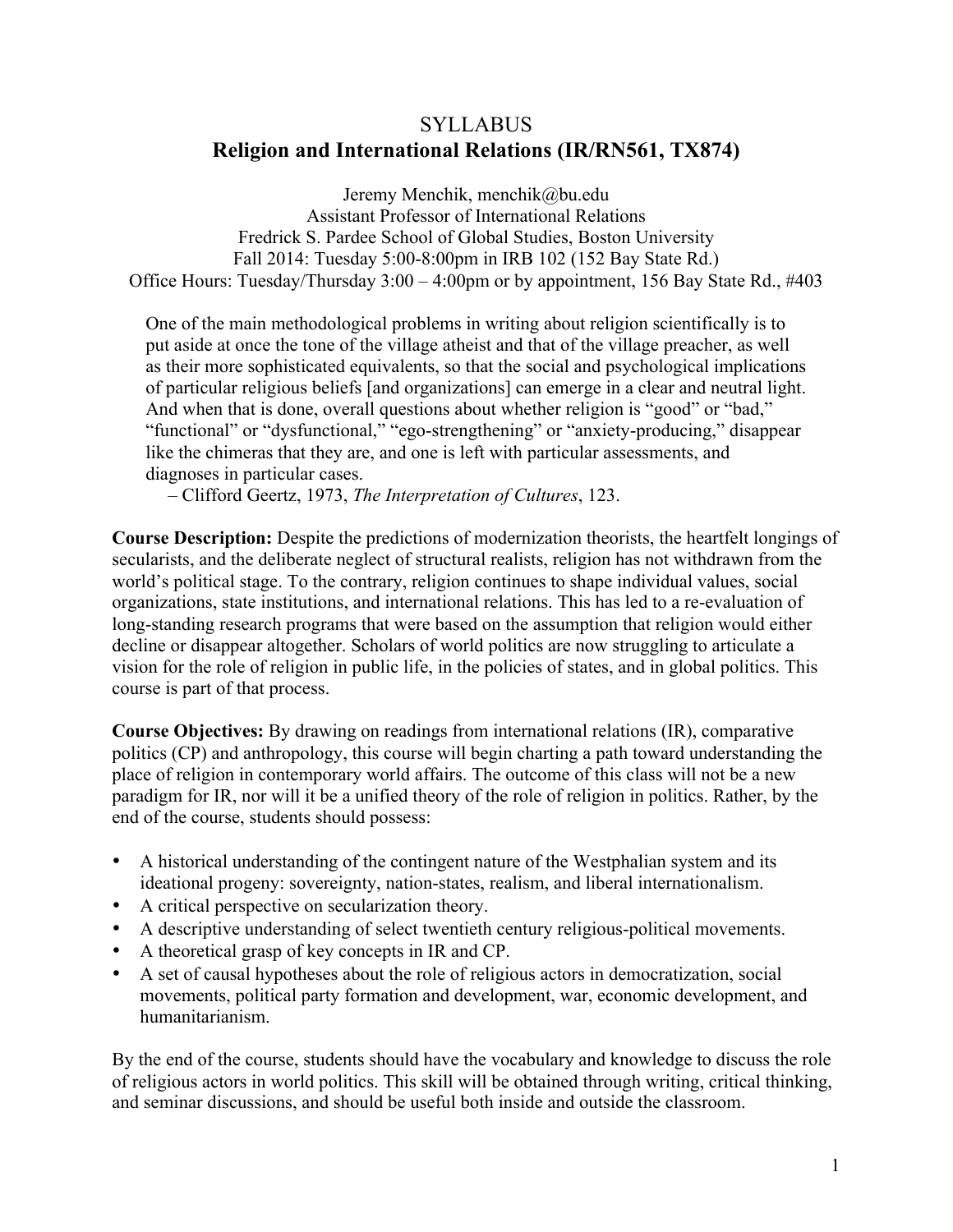#### **Course Requirements**

Participation (15%): The course will be run as a seminar. This format requires students to attend regularly, read diligently, and participate actively in class discussions. Each week, come to class prepared with 1-2 discussion questions that pertain to the readings.

Presentation (1 x 5% = 5%): Each student will be assigned to a two-person group, which will be responsible for one 10-minute presentation on current political events regarding a religious organization of their choosing. Students will choose presentation dates in the first week of class. Presentation topics must be approved by the professor and be relevant to that week's themes. A grading rubric is at the end of the syllabus.

Response Papers  $(4 \times 5\% = 20\%)$ : Student will write four short (2-3 pages, double-spaced, 1 inch margins) analytical response papers (RP) over the course of the semester. I will provide the paper prompts one week before they are due on **9/16, 10/7, 10/28, 11/18.** A grading rubric is at the end of the syllabus.

Midterm Exam (20%): One 4-5 page take-home essay exam will be given at the end of class **9/23** and returned via email by **5pm on 9/26**

Final Exam (Undergraduate Students: 40%): The final exam is a take-home essay, 7-8 pages in length. The exam will be handed out at the end of class on **12/9** and must be returned via email by **noon on 12/16**.

Research Paper (Graduate Students: 40%): In lieu of a final exam, graduate students will write a 15-20 page research paper. Students must meet with me the week of **October 27** to present an abstract and preliminary list of sources. Papers are due via email by **noon on 12/16.**

**Late Work:** Late submission of assignments will incur an automatic full-grade deduction per day beginning with the assignment deadline. Make up examinations will be granted only in exceptional cases.

**Explanation of Letter Grades:** http://www.bu.edu/reg/grades/explanation-of-grades/

**Special Needs:** If you have any special needs or circumstances, such as a learning disability or health concern, please do not hesitate to speak with me and we can discuss suitable accommodations and assistance. If there is a religious holy day that will require your absence, please notify me no later than the first two weeks of class so that we can make arrangements for your absence. If a student misses class due to an unexcused absence, their absence may be reflected in their participation grade.

**Academic Misconduct:** Plagiarism and cheating are serious offences and will be punished in accordance with BU's Academic Conduct Code

(http://www.bu.edu/academics/resources/academic-conduct-code/). Cases of scholastic dishonesty will be referred for disciplinary action and penalties, including but not limited to failure in the course.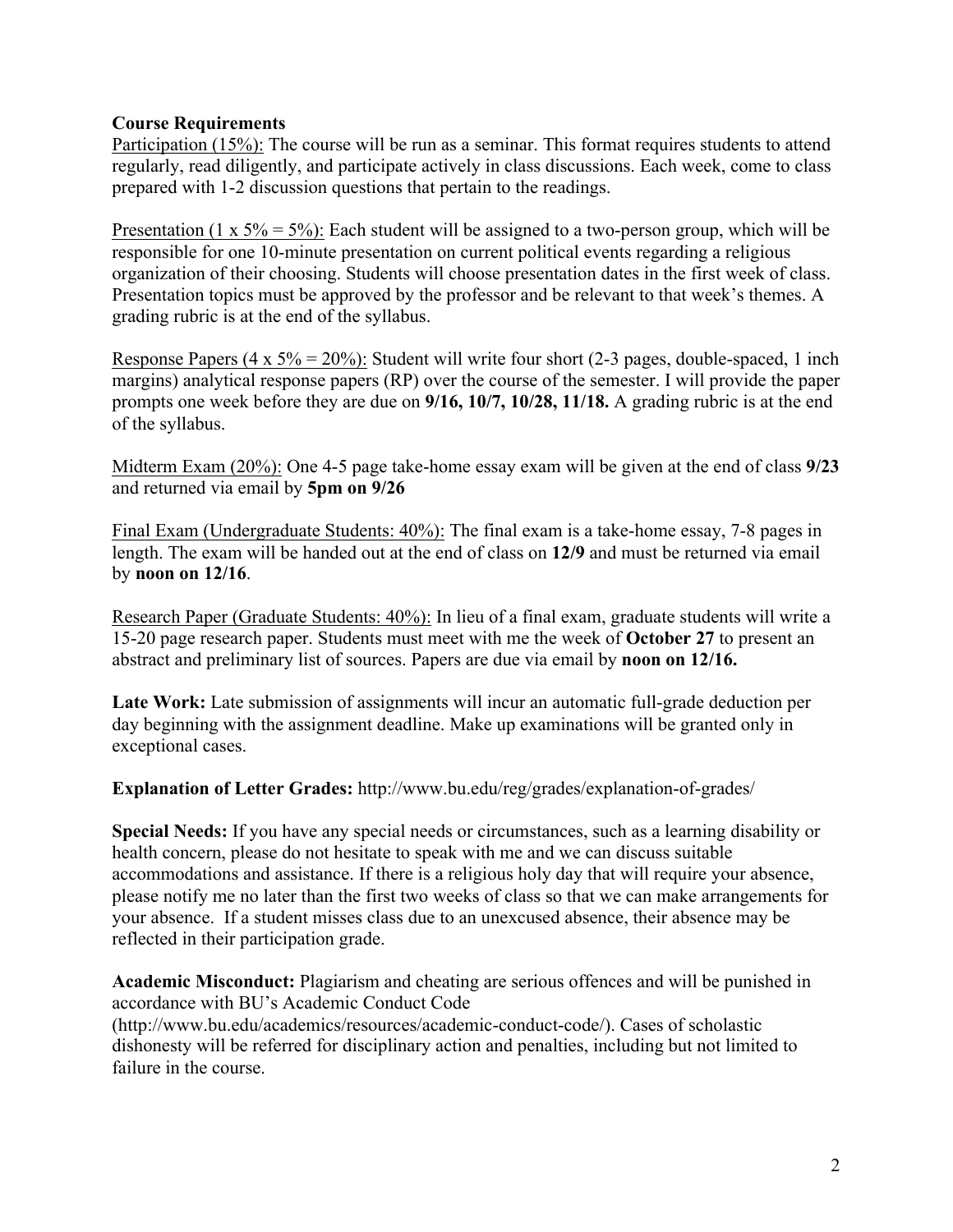**Electronic Communications in Class:** Please close all email accounts, cell phones, instant messaging programs, homing pigeons, and any other communication devices for the duration of class. These are serious distractions to the instructor and your fellow students.

**Required Texts:** The following books are required for the class and may be purchased at the BU bookstore or online. They will also be placed on reserve at Mugar Memorial Library. Article and chapter-length readings can be accessed through the course Blackboard site.

- Michael Barnett, 2013. *Empire of Humanity: A History of Humanitarianism* (Ithaca: Cornell University Press)
- Michael Griffin and Jennie Weiss Block, ed. 2013. *In the Company of the Poor: Conversations with Dr. Paul Farmer and Fr. Gustavo Gutiérrez* (New York: Orbis Books)
- Toby Mattheisen, 2013. *Sectarian Gulf: Bahrain, Saudi Arabia, and the Arab Spring that Wasn't* (Stanford: Stanford University Press)
- Ziad W. Munson, 2009. *The Making of Pro-Life Activists: How Social Mobilization Works*  (Chicago: University of Chicago Press)
- Robert Opello and Stephen Rosow, 2004. *The Nation-State and Global Order: A Historical Introduction to Contemporary Politics* (Boulder: Lynne Rienner)

### **Recommended:**

- Fred Harris, 1999. *Something Within: Religion in African American Political Activism* (New York: Oxford University Press)
- Timothy Samuel Shah, Alfred Stepan and Monica Duffy Toft, eds. 2012. *Rethinking Religion and World Affairs* (New York: Oxford University Press)
- Elizabeth Shakman Hurd, 2008. *The Politics of Secularism in International Relations* (Princeton: Princeton University Press)

# **Dates and Readings**

### **Week One: September 2 Our Framework**

Key terms: comparative politics, tradition, international relations, secularism, sovereignty

- Opello and Rosow*, The Nation-State and Global Order*, Introduction (pp. 1-13)
- Daniel Philpott, 2009. "Has the Study of Global Politics Found Religion?" *Annual Review of Political Science* 12, 183–202.

# **Week Two: September 9 Historical Contingency and Moral Authority**

Key terms: nation-state, empire, feudalism, moral authority

- Opello and Rosow, *The Nation-State and Global Order*, ch. 1-2 (pp. 19-54)
- Rodney Bruce Hall, 1997. "Moral Authority as a Power Resource," *International Organization* 51:4, 591-622.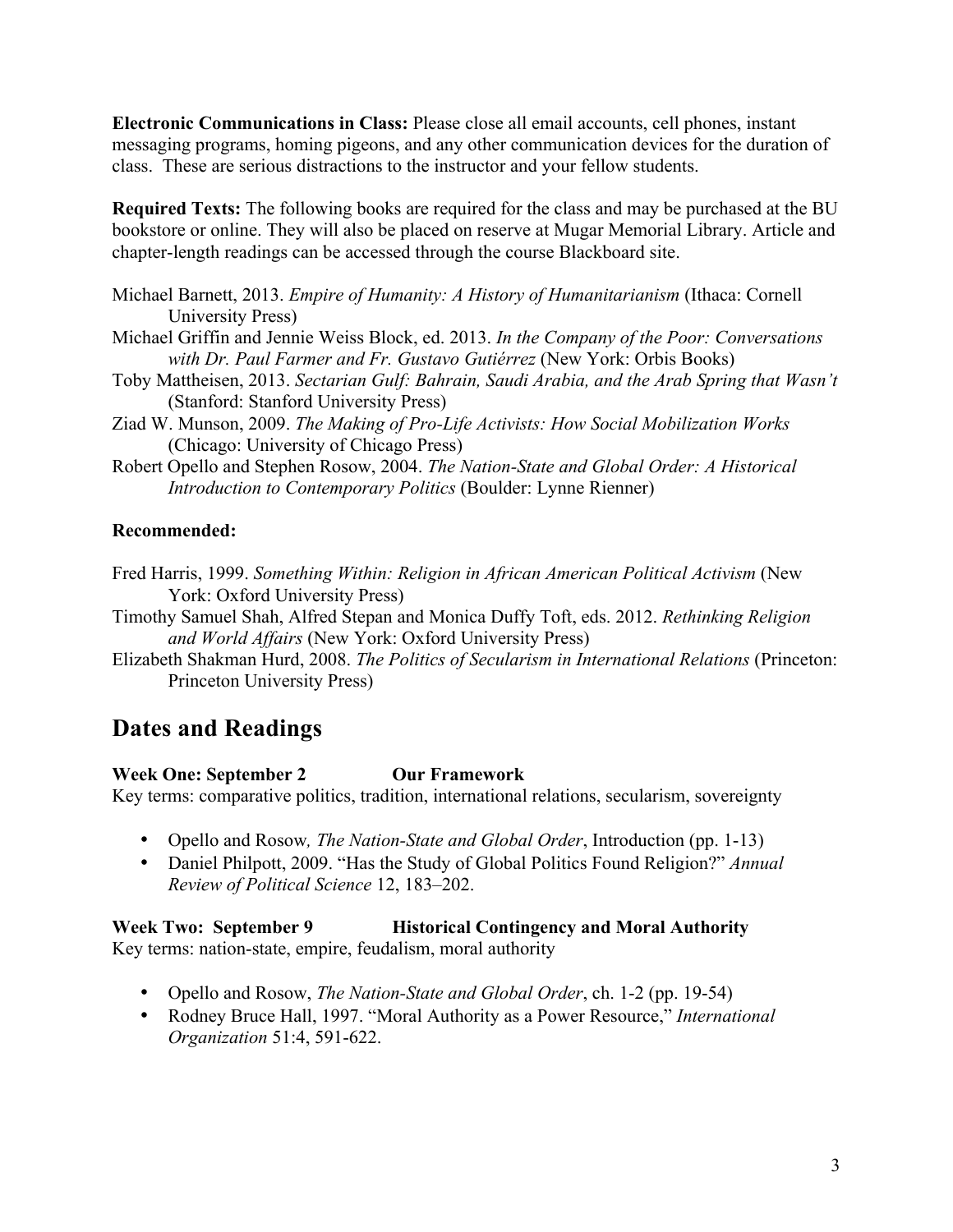# **Week Three: September 16 The Peace of Westphalia, Exported [RP1 due]**

Key terms: reformation, modernity, sovereignty, imperialism

- Opello and Rosow, *The Nation-State and Global Order*, ch. 3-4 on Europe (pp. 55-97), ch. 8-10 (pp. 166-241) on the postcolonial world
- Daniel Philpott, 2000. "The Religious Roots of Modern International Relations," *World Politics* 52:2, 206–45.

## **Week Four: September 23 Secularization Theory and Its Discontents**

Key terms: secularization, privatization, differentiation, decline of belief

- Charles T Matthews, 2006. "An Interview with Peter Berger," *The Hedgehog Review* Spring/Summer, pp. 152-161.
- José Casanova, 2006. "Rethinking Secularization: A Global Comparative Perspective," *The Hedgehog Review* Spring/Summer, 7-22.
- Talal Asad, "Secularism, Nation-State, Religion," in *Formations of the Secular: Christianity, Islam, Modernity* (Stanford: Stanford University Press, 2003), 181-201.
- Rodney Stark, 1999. "Secularization, R.I.P.," *Sociology of Religion* 60:3, 249-273.

## **\*\*Midterm distributed after class, due 9/26 by 5pm\*\***

## **Week Five: September 30 After Secularization**

Key terms: Varieties of secularism, cosmopolitanism, the clash of civilizations, multiple modernities

- Samuel Huntington, 1993. "The Clash of Civilizations?" *Foreign Affairs* Summer, pp. 22-49.
- S. N. Eisenstadt, 2000. "Multiple Modernities." *Daedalus* 129:1, pp. 1-29
- Elizabeth Shakman Hurd, 2008. "Varieties of Secularism," in *The Politics of Secularism in International Relations* (Princeton: Princeton University Press), pp. 23-45.
- José Casanova, 2011. "Cosmopolitanism, the clash of civilizations and multiple modernities," *Current Sociology* 59:2, 252-267.

## **Week Six: October 7 Democracy [RP2 due]**

Key terms: separation of religion and state, democracy, twin tolerations

- Jonathan Fox, 2006. "World Separation of Religion and State Into the 21st Century," *Comparative Political Studies* 39:5, 537-569.
- Alfred Stepan, 2000. "Religion, democracy, and the "twin tolerations," *Journal of Democracy,* 11:4, 37-56.
- Alfred Stepan, Juan J. Linz and Yogendra Yadav. "Comparative Theory and Political Practice: Do We Need a 'State-Nation' Model as Well as a 'Nation-State' Model?" *Crafting State-Nations: India and Other Multinational Democracies* (Baltimore: The Johns Hopkins University Press, 2011), 1-38.

## **\*\* No Class Oct 14 (BU Monday) \*\***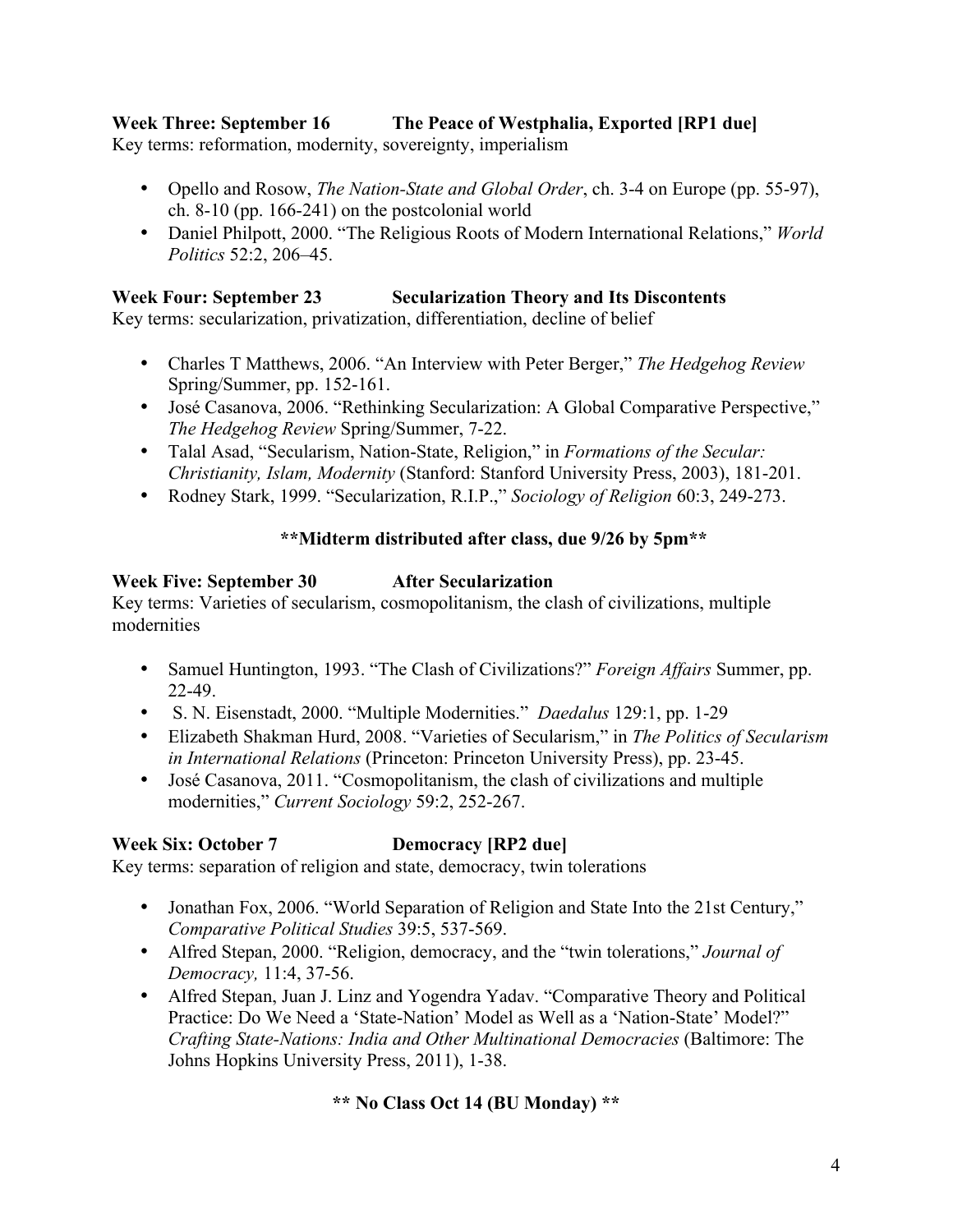### **Week Seven: October 21 Religion and Social Movements**

Key terms: mobilization, social movements, public sphere

• Ziad Munson, *The Making of Pro-Life Activists* [entire]

**Week Eight: October 28 Religion, Gender and Social Movements [RP3 due]** Key terms: public sphere, counter-public, public/private distinctions, da'wa,

- Charles Hirschkind, 2001. "Civic Virtue and Religious Reason: An Islamic Counter-Public," *Cultural Anthropology* 16:1, pp. 3-34.
- Saba Mahmood, "Chapter Two: Topography of the Piety Movement," *The Politics of Piety: The Islamist Revival and the Feminist Subject* (Princeton: Princeton University Press, 2005), pp. 40-78.
- Suzanne Brenner, 2011. "Private Moralities in the Public Sphere: Democratization, Islam, and Gender in Indonesia," *American Anthropologist* 113:3, pp. 478-490.

### **Week Ten: November 4 Religion and Conflict**

Key terms: sectarianism, authoritarianism, clientalism, social welfare, ethnic entrepreneurs

• Toby Mattheisen, *Sectarian Gulf* [entire]

### **Week Eleven: November 11 Religion and Conflict II**

Key terms: assimilation, cooperation, polarization, pogrom, secession

- Diana Dumitru and Carter Johnson, 2011. "Constructing Interethnic Conflict and Cooperation: Why Some People Harmed Jews and Others Helped Them during the Holocaust in Romania," *World Politics* 63:1, 1-42.
- Giovanni Capoccia, Lawrence Saez and Eline de Rooil, 2012. "When State Responses Fail: Religion and Secessionism in India 1952—2002," *The Journal of Politics* 74:4, 1010–022.
- M. Steven Fish, Francesca R. Jensenius and Katherine E. Michel, 2010. "Islam and Large-Scale Political Violence: Is There a Connection?" *Comparative Political Studies*  43:11, 1327-1362.

### **Week Twelve: November 18 Religion and Political Parties [RP4 due]**

Key terms: moderation-inclusion, political institutions, state-society

- Stathis N. Kalyvas, 1998. "From Pulpit to Party: Party Formation and the Christian Democratic Phenomenon," *Comparative Politics*, 30:3, 293-312.
- Kathleen Collins, 2008. "Ideas, Networks, and Islamist Movements: Evidence from Central Asia and the Caucasus," *World Politics* 60:1, 64-96.
- Jillian Schwedler, 2011. "Can Islamists be Democrats: Rethinking the Inclusion-Moderation Hypothesis," *World Politics* 63:2, pp. 347-376.
- Jeremy Menchik, 2014. "Productive Intolerance: Godly Nationalism in Indonesia." *Comparative Studies in Society and History.* 56:3, pp. 591-621.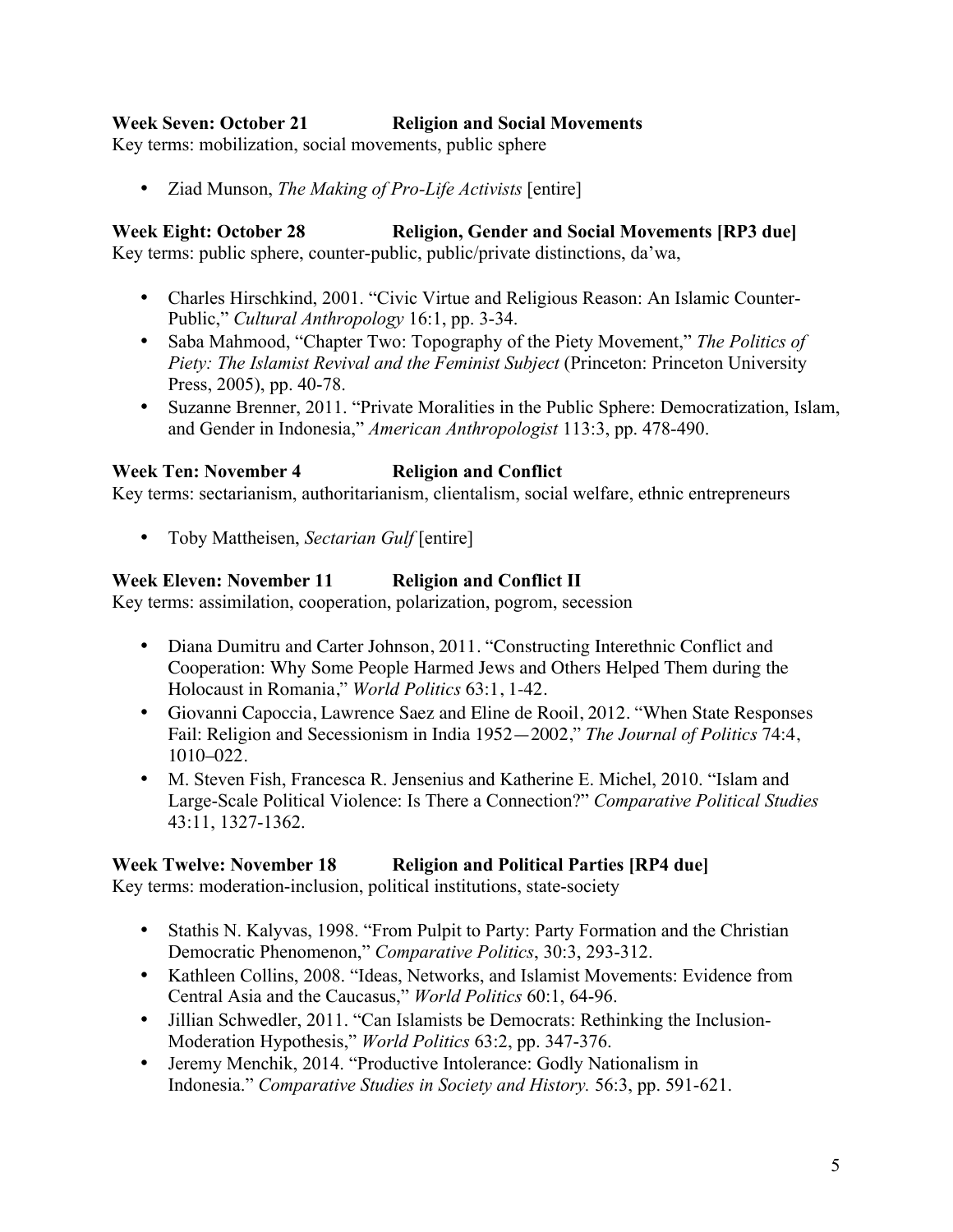#### **Week Thirteen: Nov 25 Religion and Development**

Key terms: development, liberation theology, social medicine, preferential option for the poor

- Michael Griffin and Jennie Weiss Block, *In the Company of the Poor* [entire]
- James Carroll, 2013. "Who Am I To Judge?: A Radical Pope's First Year." *The New Yorker* http://www.newyorker.com/magazine/2013/12/23/who-am-i-to-judge

**Week Fourteen: December 2 Humanitarianism I [RPX]**

• Barnett, *Empire of Humanity*, ch. 2-7 (pp. 49-158)

#### **Week Fifteen: December 9 Humanitarianism II & Review [Exam distributed]**

• Barnett, *Empire of Humanity*, ch. 8-10 (pp. 161-239)

**\*\* December 16: Final exams and research papers due via email by noon \*\***